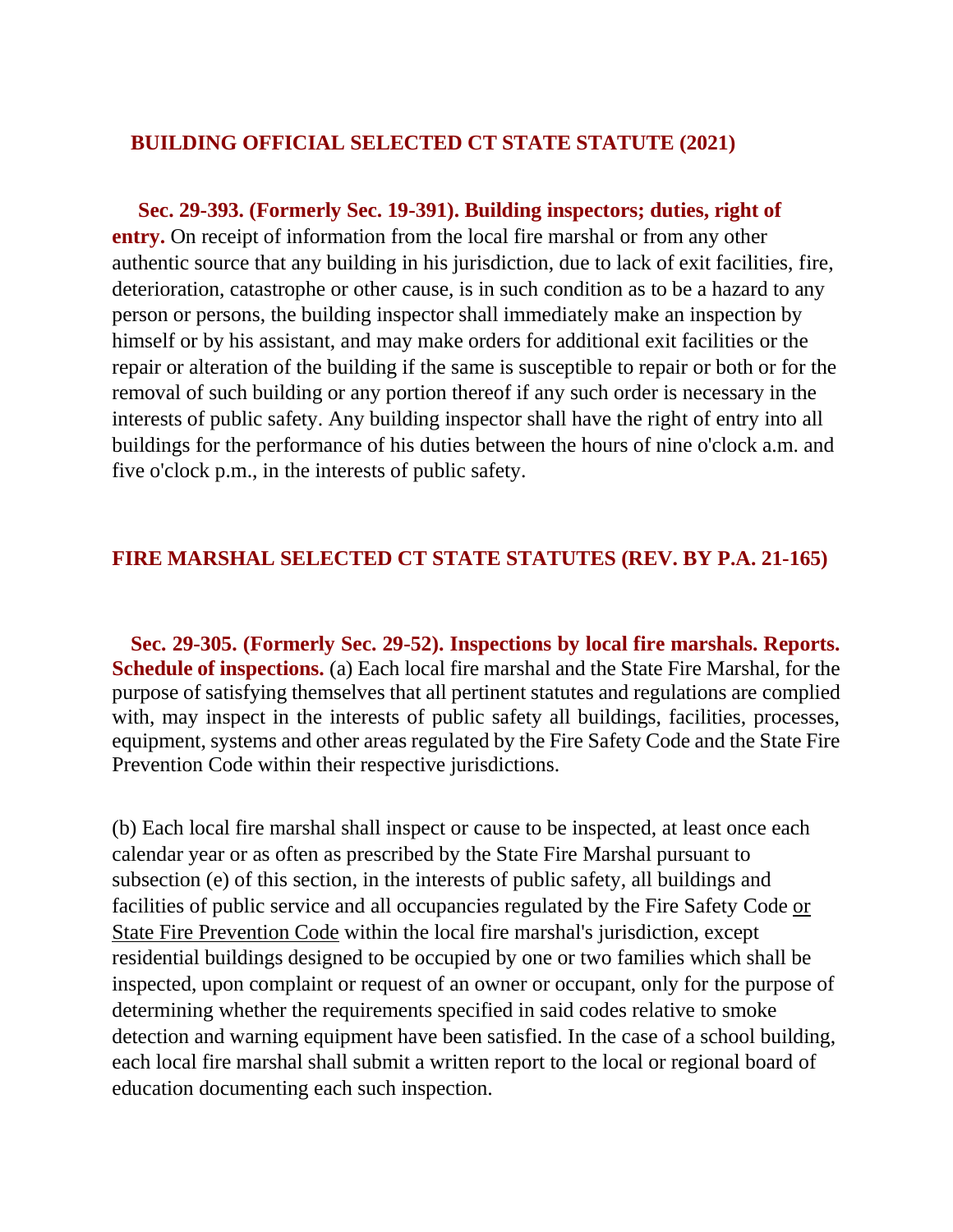(c) Upon receipt by the State Fire Marshal of information from an authentic source that any other building or facility within the State Fire Marshal's jurisdiction is hazardous to life safety from fire, the State Fire Marshal shall inspect such building or facility.

(d) Upon receipt by the local fire marshal of information from an authentic source that any other building or facility within the local fire marshal's jurisdiction is hazardous to life safety from fire, the local fire marshal shall inspect such building or facility. In each case in which the local fire marshal conducts an inspection, the local fire marshal shall be satisfied that all pertinent statutes and regulations are complied with, and shall keep a record of such investigations. Such local fire marshal or a designee shall have the right of entry at all reasonable hours into or upon any premises within the local fire marshal's jurisdiction for the performance of the fire marshal's duties except that occupied dwellings and habitations, exclusive of common use passageways and rooms in tenement houses, hotels and rooming houses, may only be entered for inspections between the hours of 9:00 a.m. and 5:00 p.m., except in the event of any emergency requiring immediate attention for life safety, or in the interests of public safety. Each local fire marshal shall make a monthly report to the authority which appointed the local fire marshal and shall be paid for his or her services in making such inspections of buildings, facilities, processes, equipment, systems and other areas the compensation agreed upon with such appointing authority.

(e) The State Fire Marshal may adopt amendments to the Fire Safety Code and the State Fire Prevention Code regarding requirements for the frequency of inspections of different building uses regulated by the codes and set forth a schedule of inspections, except for inspections of residential buildings designed to be occupied by three or more families, that are less frequent than yearly if the interests of public safety can be met by less frequent inspections.

**Sec. 29-306. (Formerly Sec. 29-53). Abatement of fire hazards: Order to remove or remedy; penalties; notification of officials; order to vacate; review by State Fire Marshal.** (a) When the local fire marshal ascertains that there exists in any building, or upon any premises, (1) combustible or explosive matter, dangerous accumulation of rubbish or any flammable material especially liable to fire, that is so situated as to endanger life or property, (2) obstructions or conditions that present a fire hazard to the occupants or interfere with their egress in case of fire, or (3) a condition in violation of the statutes relating to fire prevention or safety, or any regulation made pursuant thereto, the remedy of which requires construction or a change in structure, the local fire marshal shall order such materials to be immediately removed or the conditions remedied by the owner or occupant of such building or premises. Any such removal or remedy shall be in conformance with all building codes, ordinances, rules and regulations of the municipality involved. Any person, firm or corporation which violates any provision of